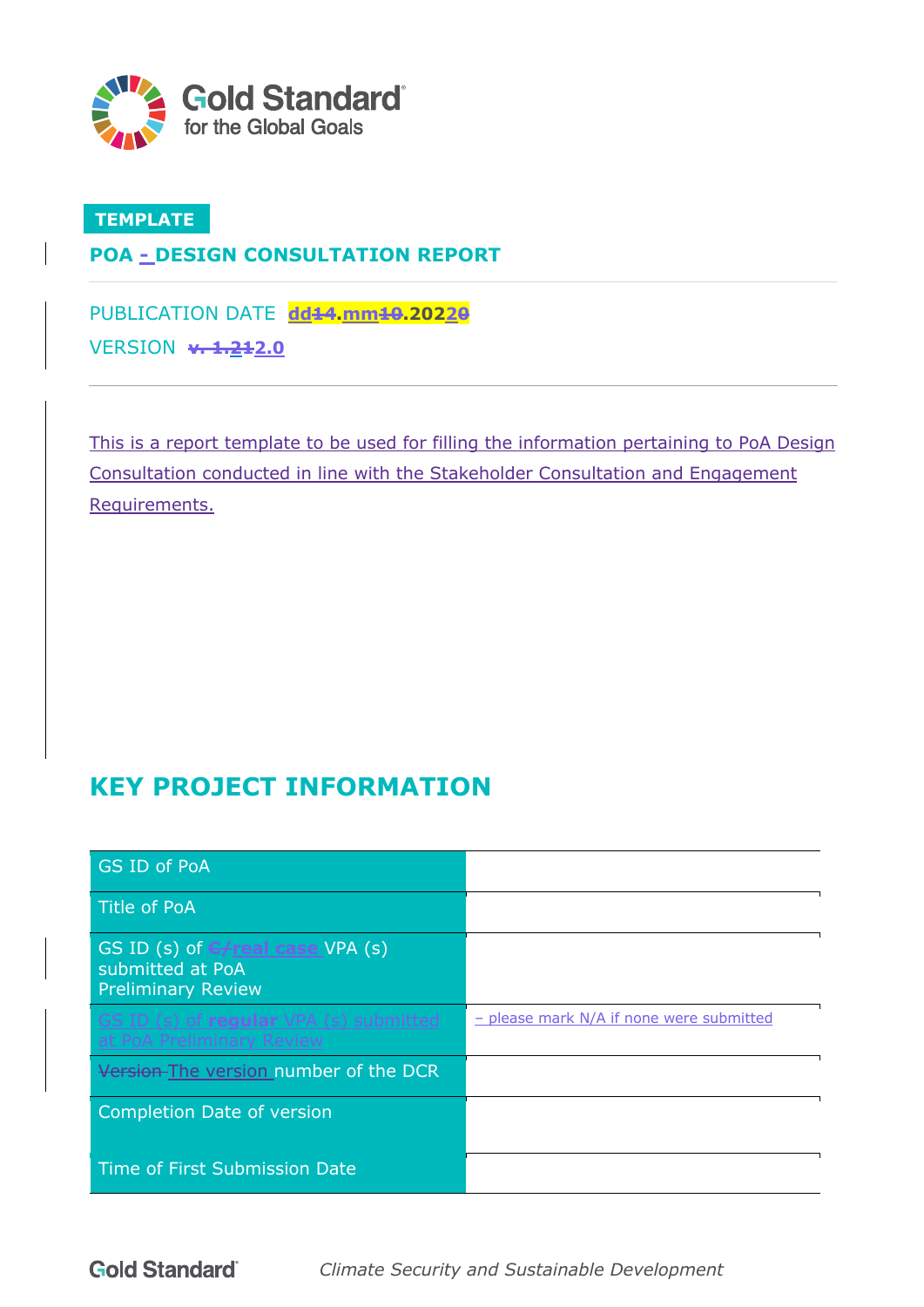#### **TEMPLATE- T-PreReview\_V1.1-Design-Consultation-Report**

| Tentative Implementation date of the<br>Programme <sup>®</sup>          |            |  |
|-------------------------------------------------------------------------|------------|--|
| <b>Design Consultation Start and End Date</b>                           | Start date |  |
|                                                                         | End date   |  |
| Date of any Physical Meeting (s) - please<br>mark N/A if none were held |            |  |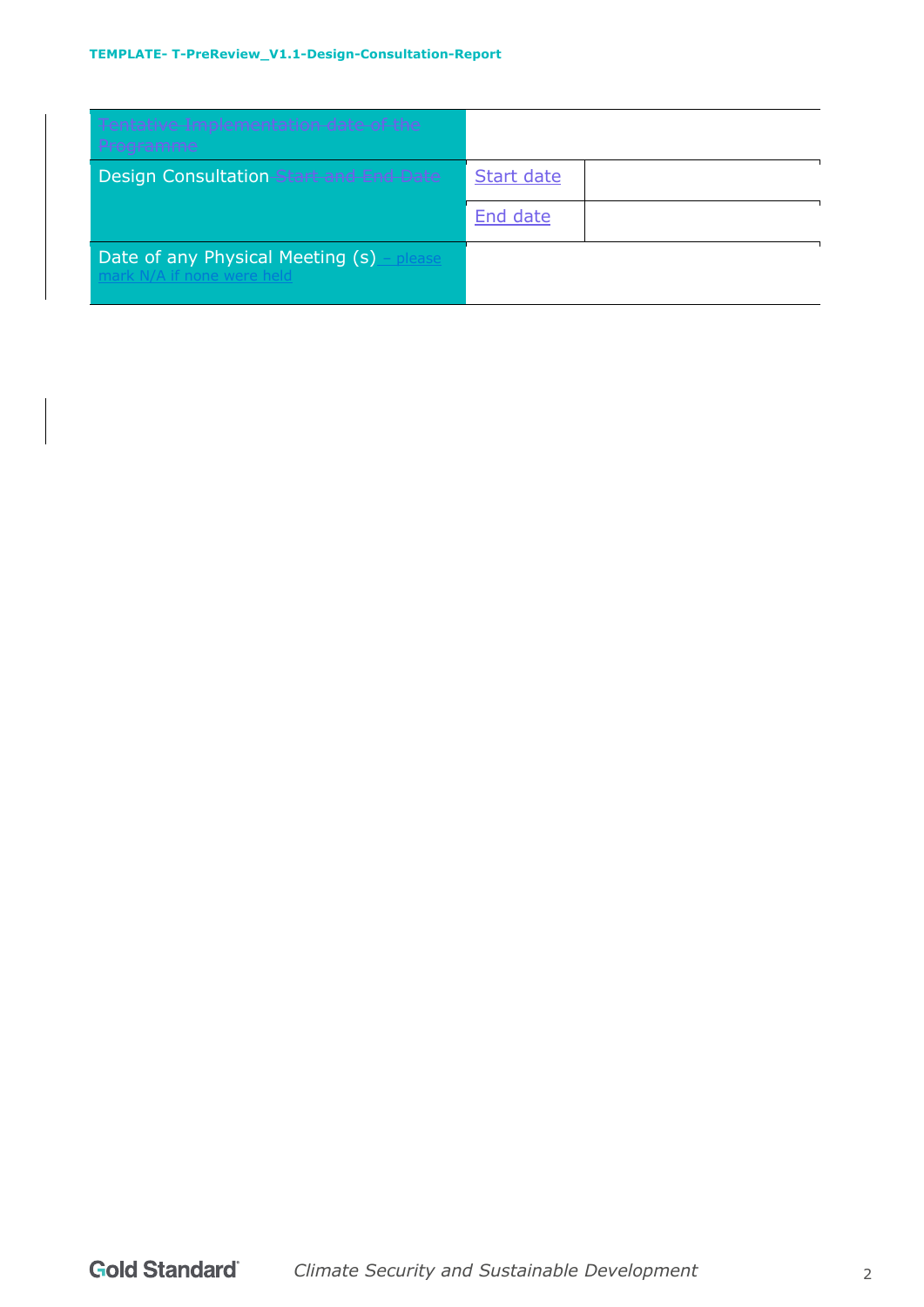# SECTION A. DESIGN OF STAKEHOLDER CONSULTATION

#### **A.1. Description of the consultation methods used**

*>>*

*Describe all methods used, explicitly stating whether a physical meeting was organized, if feedback was collected electronically, or a combination of both.*

*Justify:*

*the most appropriate invitation method considering the mode of PoA design consultation, context of the PoA, stakeholders, local and national circumstances, and; an appropriate language, and adequate and effective measures and means.*

#### A. 2. Information **m<sub>M</sub>**ade a Available to stakeholders

*>>* 

*Report on the key programme information shared with stakeholders, including:* 

- *The PoA's objective, entities involved, geographical boundary, duration, implementation plan details of each technology/practice covered*
- *interaction with other similar initiatives/programmes in overlapping geographical boundaries.*

• *target end-users (as applicable),*

• *contribution to SDGs and compliance with safeguards*

• *consultations planned (e.g. at VPA level)*

• *any other relevant information*

#### **A.3. Invitation/consultation tracking table**

*Please use the category codes as per the POA requirement section in the Stakeholder Consultation and Engagement requirements.* 

| Cate<br><u>gory</u><br>ode | Organisation<br>(if relevant) | Name of invitee | Method of<br>invitation | Date of<br>invitation<br>$($ >30 days<br>before any e-<br>consultation) |
|----------------------------|-------------------------------|-----------------|-------------------------|-------------------------------------------------------------------------|
|                            |                               |                 |                         |                                                                         |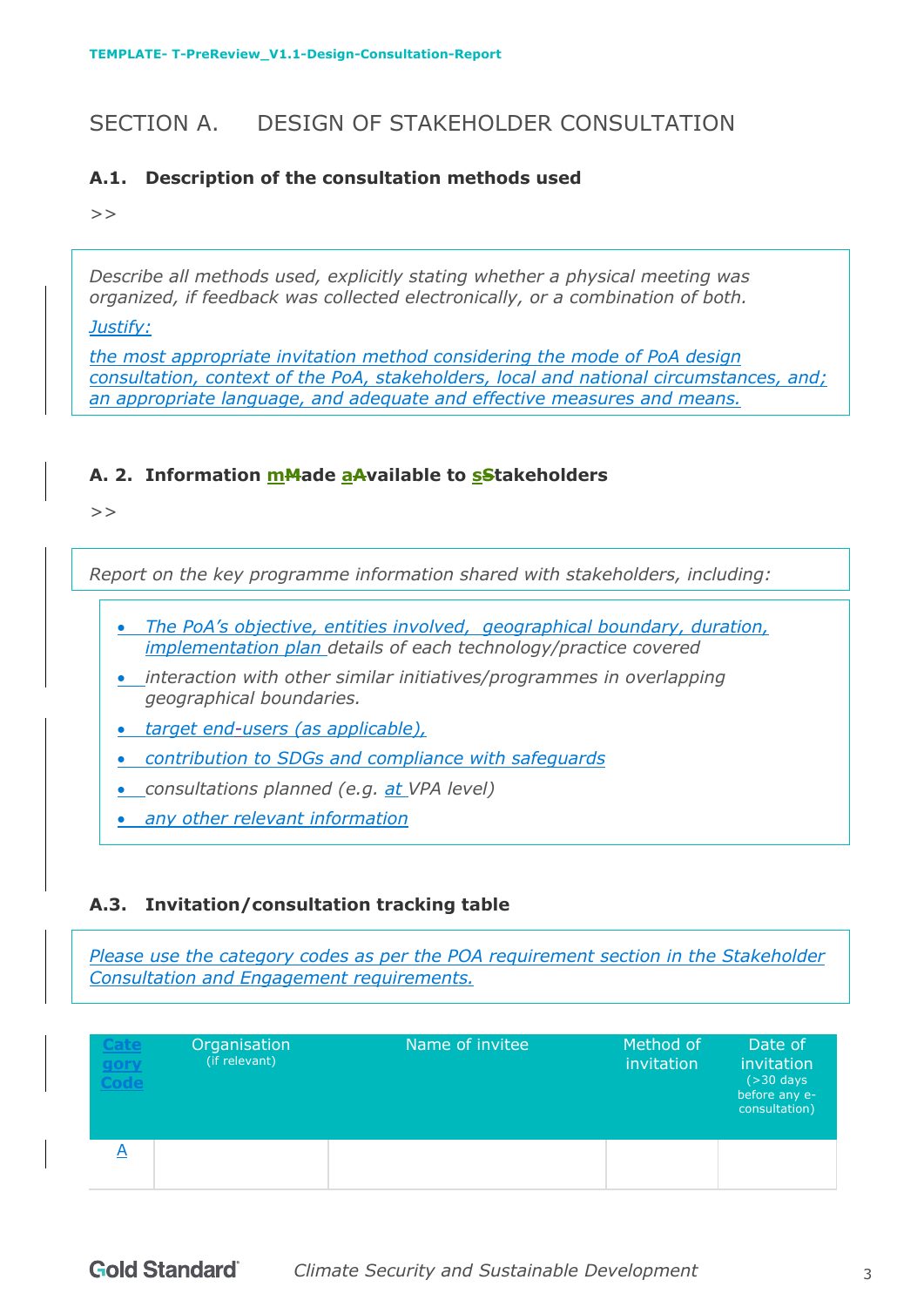| $\underline{\mathsf{B}}$ |                       |                       |       |  |
|--------------------------|-----------------------|-----------------------|-------|--|
|                          |                       |                       |       |  |
| $\overline{\mathsf{D}}$  | <b>Gold Standard</b>  | help@goldstandard.org | Email |  |
| E                        | <b>Gold Standard</b>  |                       |       |  |
|                          | <b>NGO Supporters</b> |                       |       |  |
|                          | Others (if any)       |                       |       |  |

# SECTION B. OUTCOME OF THE CONSULTATION PROCESS

#### **B.1. Assessment of comments received**

| Organization | Stakeholder comment | Was comment taken<br>into account (Yes/ No)? | Explanation<br>(Why? How?) |
|--------------|---------------------|----------------------------------------------|----------------------------|
|              |                     |                                              |                            |
|              |                     |                                              |                            |
|              |                     |                                              |                            |
|              |                     |                                              |                            |
|              |                     |                                              |                            |

## **B.2. Summary of changes to the Programme design based on stakeholder feedback received.**

*>>* 

*This must account for potential synergies and conflicts identified with similar programmes and for any feedback on the level of consultations proposed.*